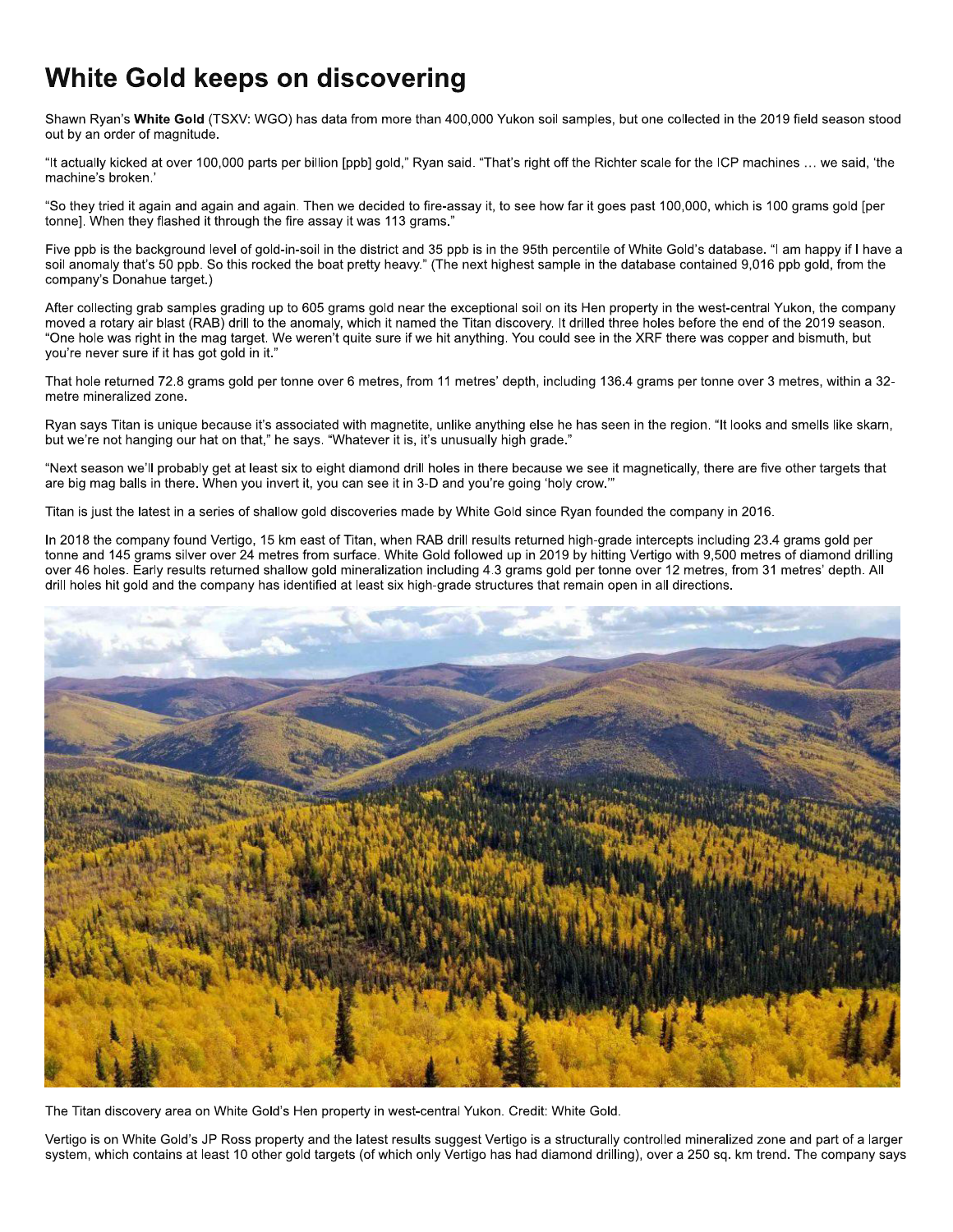Vertigo's gold is hosted within a network of west-northwest-trending, moderate to steeply south dipping shallow structures that are subparallel to topography. High-grade mineralization is associated with quartz veining, brecciation and strong sericite-quartz alteration.

Highlight holes from other recent discoveries on White Gold's land include 20.6 grams gold per tonne over 6 metres at Ryan's Surprise, 3 grams gold over 10 metres at GS West and 1.1 grams gold over 50 metres at Betty.

The company also holds the advanced Golden Saddle and Arc deposits, which contain 14.3 million indicated tonnes grading 2.26 grams gold per tonne and 10.7 million inferred tonnes grading 1.48 grams gold for more than 1.5 million contained gold oz. across all categories. "The goal is to get it past the 2 million oz. mark, then the economics turn positive." Ryan says this could take another one or two seasons of drilling.

In years past the graphitic Arc-style material was deemed problematic and was ignored. However, White Gold sent some Arc samples to 17.1% shareholder Agnico Eagle Mines (TSX: AEM; NYSE: AEM) for testing. Agnico has experience dealing with graphitic ore in Finland and got 85% gold recoveries from pretreated Arc material. "Agnico said, 'the gloves are off, you can go after the Arc target now."

Results are pending from 6,000 metres of diamond drilling on the Golden Saddle and Arc deposits, which White Gold acquired from Kinross Gold (TSX: K; NYSE: KGC) in a vend-in deal that included \$10 million in cash and a 19.9% stake in the junior. Kinross' stake is now 17.1%.

White Gold's model is to employ thorough, methodical exploration across its more than 400 sq. km land package — which covers more than 40% of the White Gold district — make discoveries and spin them out rather than pursuing resource delineation with the company.



A worker moves a GT Probe rock and soil sampling machine on White Gold's property in the Yukon. Credit: White Gold.

Unlike many juniors, White Gold will not "throw money around like a machine gun" and rush into expensive diamond drilling campaigns before properly understanding a target. Ryan says. The company relies on innovative and economical techniques such as soil sampling and RAB drilling to identify and "flush out" targets.

"This is the only game where the norm is to fail ... The only way to de-risk a project from failure is to do it right. Exploration is not just about geology or geophysics or geochemistry or structure - it's about all four of those working together.

"You throw the sciences at it," he says. "It's like trying to drop the black ball in a pool game ... you have to set your shots up."

White Gold will only use a diamond drill once it's confident it knows where to point it. "I don't want anybody wasting money on our ground."

Ryan says this method is based on what the major mining companies did in their exploration departments when he started in the industry in the late 1970s. And he says discoveries like the Vertigo prove it works.

"Vertigo was found under everybody's noses. There's roads going through there everywhere, they've been mining that creek for almost 120 years for placer gold and here we're finding these new high-grade shoots - right off the road. We found four new ones right on the road, within 50 metres.'